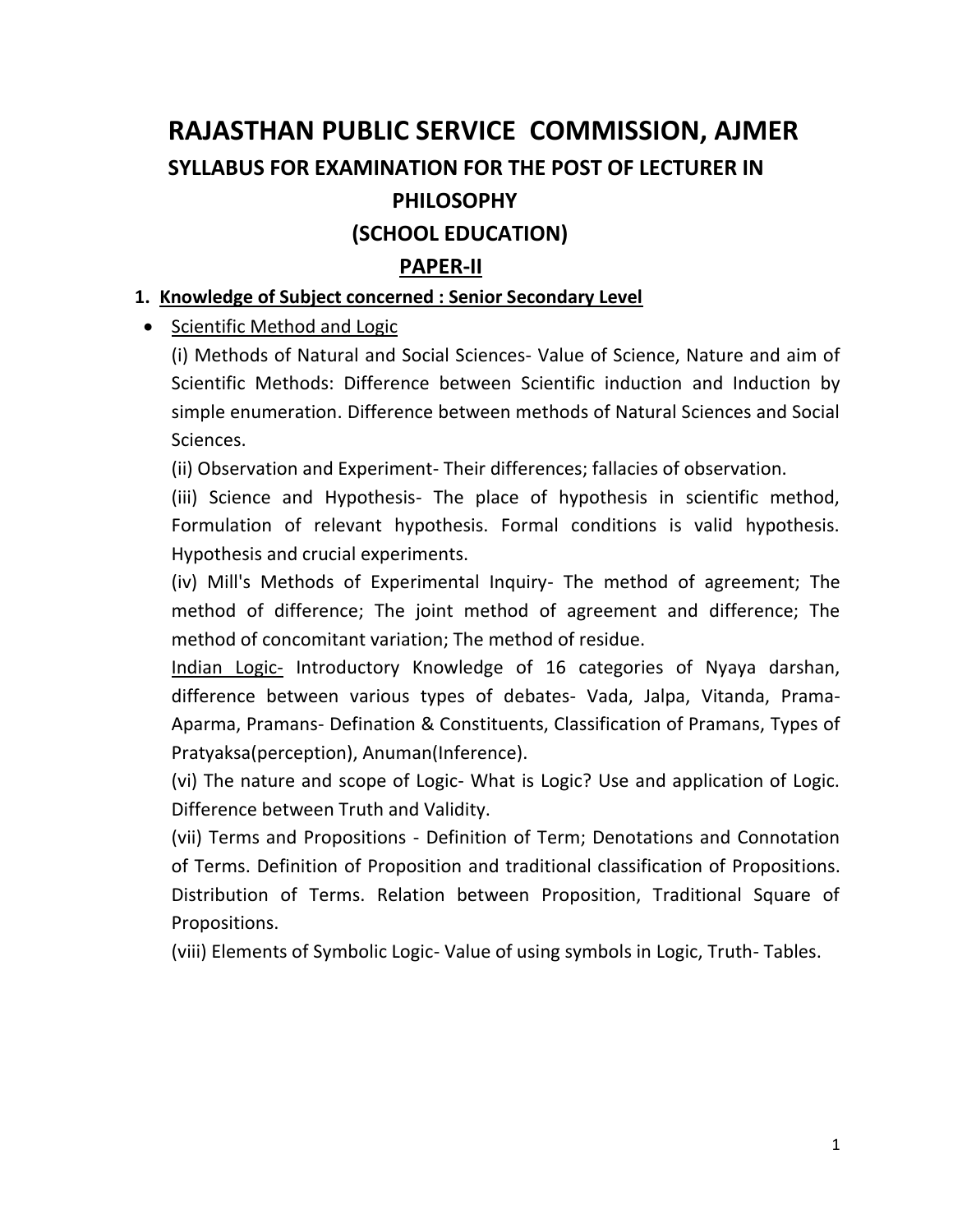#### **Indian Philosophy**

(i) Nature of Indian philosophy, Astik and Nastik schools, Main characteristics of Indian philosophy, Concepts of Karma, Rit and Purushartha.

(ii) Philosophy of Bhagwadgita- Nishkam Karma, Svadharma and Lokasamgraha.

(iii)Buddhism and Jainism- Four Nobel Truths and eight- fold paths, Pratitayasamutpada, Anenkantavada, Syadvada.

(iv)Philosophy of Vaisheshik, Samkhya and Yoga. Vaisheshik's theory of Padarthas, Dualism (Prakriti and Purusha) of Samkhya, Yoga- the eight-fold path. (v)Vedanta- Traditional and Modern

(a) Samkara Concept of Brahman and Maya

(b) Vivekananda's Practical Vedanta.

#### **Western Philosophy**

(i)Rationalism

Descartes- Methods of doubt, Proof for the existence of God, The mind-body problem.

Spinoza- Monism, The mind-body problem.

Leibnitz- Monadology and theory of pre-establish harmony.

(ii)Empiricism

Locke- Empiricism, Refutation of Innate Ideas, Ideas and their classification, distinction between primary and secondary Qualities.

Berkeley- Rejection of Materialism, abstract Ideas and distinction between primary and secondary Qualities, Subjective Idealism.

Hume- View regarding Soul and World. Scepticism.

(iii)Critical of Philosophy

Kant- Criticism of Empiricism and Rationalism.

(iv) Causation Theories- Concept of Causation according to Aristotle and Hume.

#### **2. Knowledge of Subject Concerned :Graduate Level**

#### Indian Philosophy

(i) Charvak- Materialism, Refutation of Inference.

(ii) Jainism- Nature of Jiva, Theory of Bondage and salvation.

(iii) Buddhism- Theory of Kshanikvada (Momenterism), Anatmavada, Nirvana, Vijayanavada, Shumyavada.

(iv) Nyaya- Theory of Pramana, Concept of God and Soul.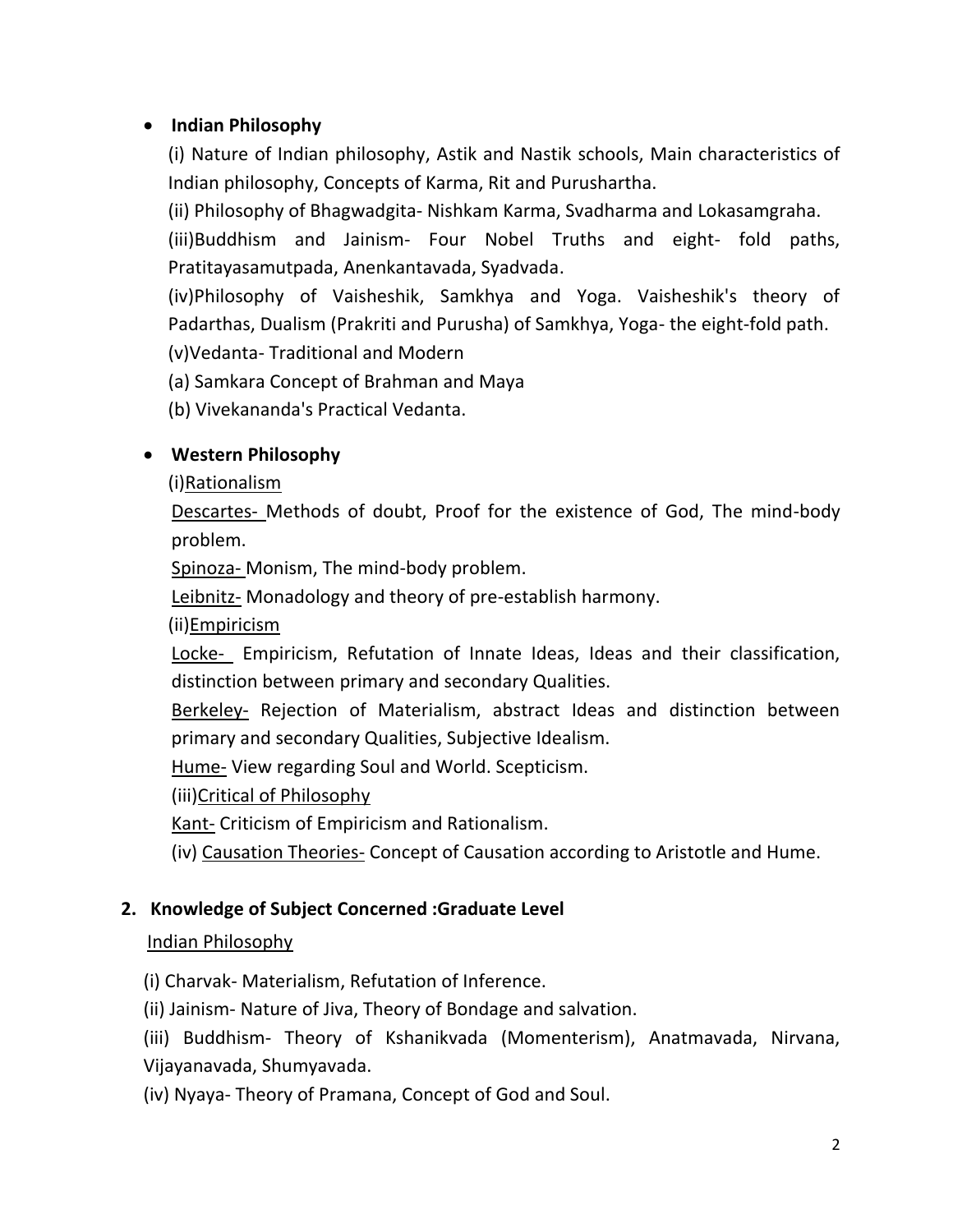(v) Veisheshik- Parmanuvada.

(vi) Mimansa- Sruti and its importance, Kumaril & Prabhakar schools and their differences.

(vii) Vedanta- Advaitavada of Samkara Vishishtadvaitvada of Ramanuja.

(viii)Contemporary Indian Philosophy- Philosophy of Shri Arvinda (Evolutionism).

## Western Philosophy

(i) Greek philosophy- Plato's theory of Ideas, Aristotle's theory of matter and form.

(ii) Rationalism- Descartes dualism of Matter and Mind Spinoza's concepts of substance, attributes and Modes.

(iii) Empiricism- Epistemology of Locke, Berkeley's theory of "esse est Percepi" and Epistemological theory of Hume.

(iv) Critical Philosophy of Kant- Possibility of Synthetic apriori judgement, The Copernican Revolution concept of Time & Space, Categories of Reason, phenomena and Noumena.

• Ethics

(i) Nature of Normative ethics and Metaethics.

(ii) Concept of virtue's in greek philosophy (socrates, plato and Aristotle)

(iii) Moral standards- Hedonism, Utilitarianism, Kant's moral theory of categorical imperative.

(iv) Theory of Panchmahavrata (Jainism) Trustiship and Means-End theory in Gandhiji's moral Philosophy.

### Logic (Western & Indian)

(i) Aristotelian classification of categorical propositions, square of opposition.

(ii) Categorial syllogism: figures and moods, rules of validity fallacies.

(iii) Bollean interpretation of propositions, Venn diagram technique of testing the validity of syllogisms.

(iv) Theory of inference in Nyaya: definition- Constituents process and types of anumana, Paramarsa, vyapti, Types of Vyapti, Major Hetvabhasa.

(v) Theory of inference in Buddhism: definition- constituents process and types of anumana, Vyapti and types of Vyapti.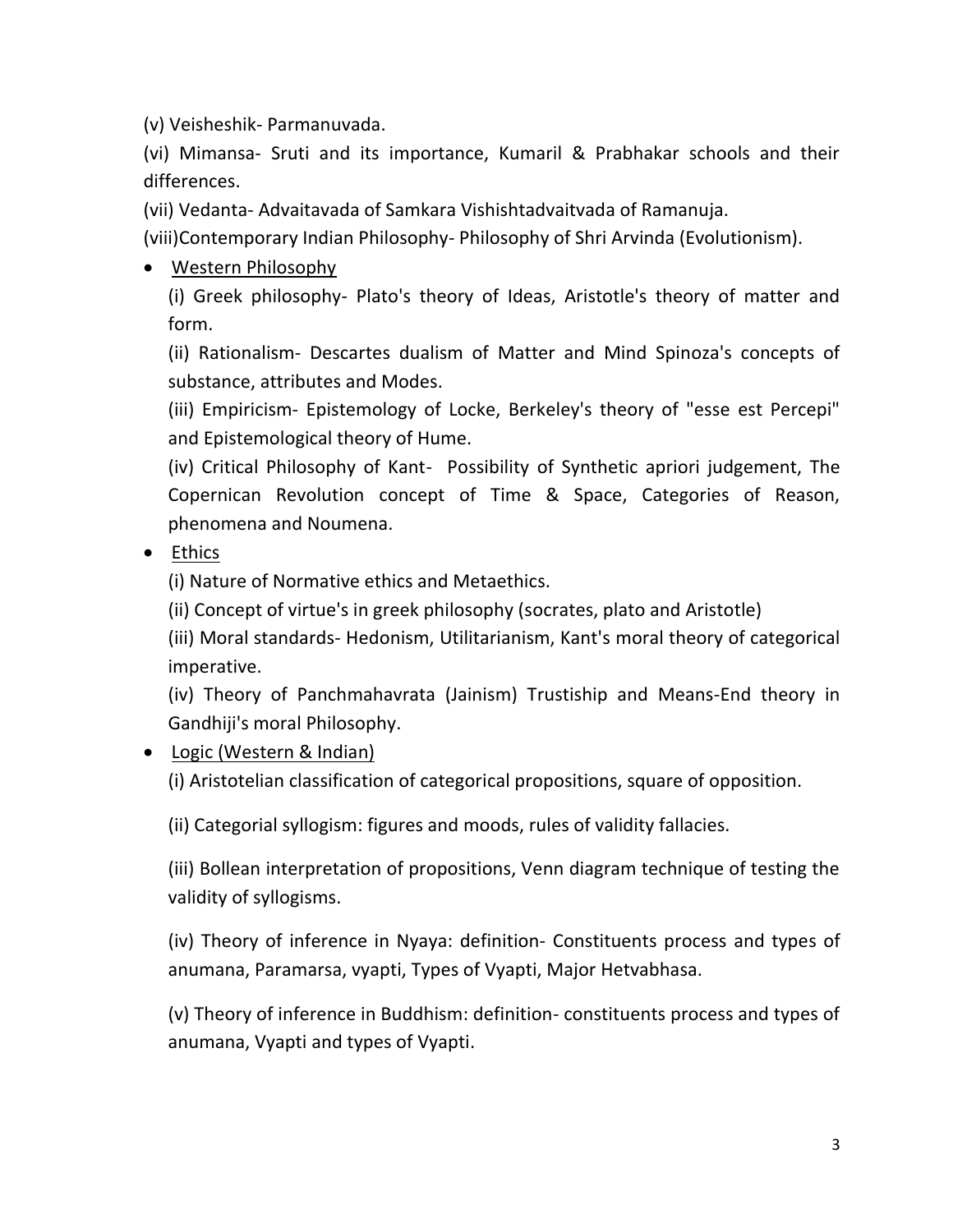#### **3. Knowledge of Subject Concerned : PG Level**

- Indian Philosophy
	- (i) Causation Theories- Nyaya, Samkhya, Buddhism and Vedanta.
	- (ii) Nature of Prama- Aprama and Pramanyavad (Nyaya and Mimansa)
	- (iii) Theory of Error (Nyaya and Mimansa)
	- (iv) Mimansa darshan- Arthapati and Anuplabhadi Praman.
- Western Philosophy
	- (i) Moore- Refutation of Idealism.
	- (ii) Russel- Logical Atomism.
	- (iii) Wittegenstein- Picture-theory and Language game.
	- (iv) J. Dewey- Instrumentalism.
- Applied Ethics
	- (i) Philosophy and value consciousness.
	- (ii) Environmental ethics.
	- (iii) Professional and Business Ethics.

## **Part – IV (Educational Psychology, Pedagogy, Teaching Learning Material, Use of computers and Information Technology in Teaching Learning)**

- 1. Importance of Psychology in Teaching-Learning :
	- Learner,
	- Teacher,
	- Teaching-learning process,
	- School effectiveness.
- 2. Development of Learner
	- Cognitive, Physical, Social, Emotional and Moral development patterns and characteristics among adolescent learner.
- 3. Teaching Learning :
	- Concept, Behavioural, Cognitive and constructivist principles of learning and its implication for senior secondary students.
	- Learning characteristics of adolescent and its implication for teaching.
- 4. Managing Adolescent Learner :
	- Concept of mental health and adjustment problems.